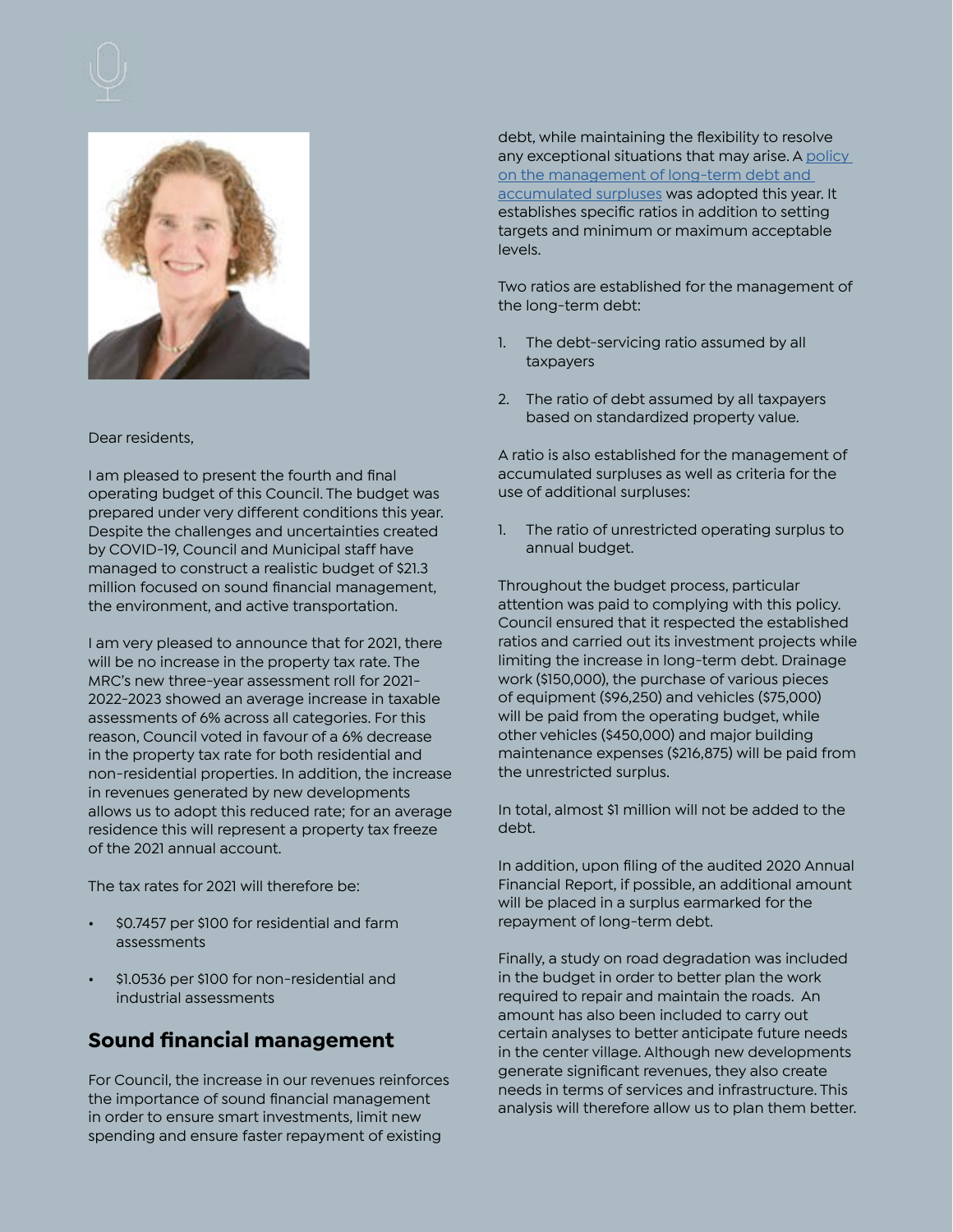

### **Investments in the environment and active transportation**

Many excellent projects were included in this year's budget related to the environment and active transportation. Again this year these items are priorities for Municipal Council.

### **Fonds vert municipal**

Municipal Council has decided to establish a Fonds vert municipal that will allow the Municipality, as well as organizations and residents, to obtain financial leverage and municipal support for environmental, sustainable development or active transportation initiatives. Eligible projects must be based on the orientations of the Sustainable Development Action Plan (SDAP) and/or the Municipality's Active Transportation Master Plan.

## **Sustainable Development Action Plan (SDAP)**

We will also begin to plan for the renewal of the SDAP for the years 2022-2025. An update on the projects completed since its adoption in 2018 will also be published shortly. You will therefore be able to see the actions that have been undertaken in recent years and together we will be able to begin to target future priorities in this area.

### **Community Trail and Access to the Gatineau River**

Early next year, the Municipality will continue its work to finalize the community trail. Although it is almost completed, there is still work to be done including the completion of the signage. A communication plan will also be developed to inform you of the code of conduct to be followed during your outings, so as to respect riverside residents and other users. In addition, guardrails and barriers have been included in the Three-Year Investment Plan and will be added in the coming year.

The 2021 budget also includes the renewal of the Cocoriko licence, in particular to hold a public consultation on access to the Gatineau River early in the New Year. Its purpose will be to identify potential sites for a rest stop or picnic area, a point for water access and a boat launch in Farm Point.

#### **Creation of active transportation trails in the Centre Village**

The operating budget provides for the construction of two new trails in the center village. The first will encourage walking and cycling by providing an alternative to Chemin d'Old Chelsea with a trail that would run from Chemin Padden to Highway 5. This trail is a partnership between the Municipality, the MRC des Collines-de-l'Outaouais, our local businesses and Sentiers Chelsea Trails. We are still in the early stages of the project, but the trail is expected to be completed in 2021.

The second trail whose construction will also begin in 2021, will link the Hendrick Farm neighborhood to Chemin de la Mine. It is also a project carried out in partnership with Sentier Chelsea Trails.

In its Triennial Capital Expenses Plan Council also adopted an amount to begin the development of plans and specifications for a trail linking the Chelsea Creek neighbourhood to Technology Boulevard in Gatineau. This trail will allow many residents to use an active mode of transportation to get to employment centres.

These new trails are the result of the public consultation on the renewal of the Active Transportation Plan. Many of you requested connections to nearby cities (94%) and businesses (92%). I am very pleased to announce that actions in this regard will be taken in the coming year.

## **Projects for youth and teens**

A project is expected to begin in Ward 1 for the construction of a structure that will allow the youth of the neighbourhood to exercise. Given the lack of infrastructure in the neighbourhood, certain possibilities will be evaluated to address this situation.

An amount has also been set aside for the development of a gathering place for teenagers. Details has yet to be decided. I therefore invite teens to contact their municipal councillor to share with us what they would like to see!

#### **Master Plan Revision**

The next phase of the Master Plan revision will include public consultations and virtual workshops with community groups and stakeholders. The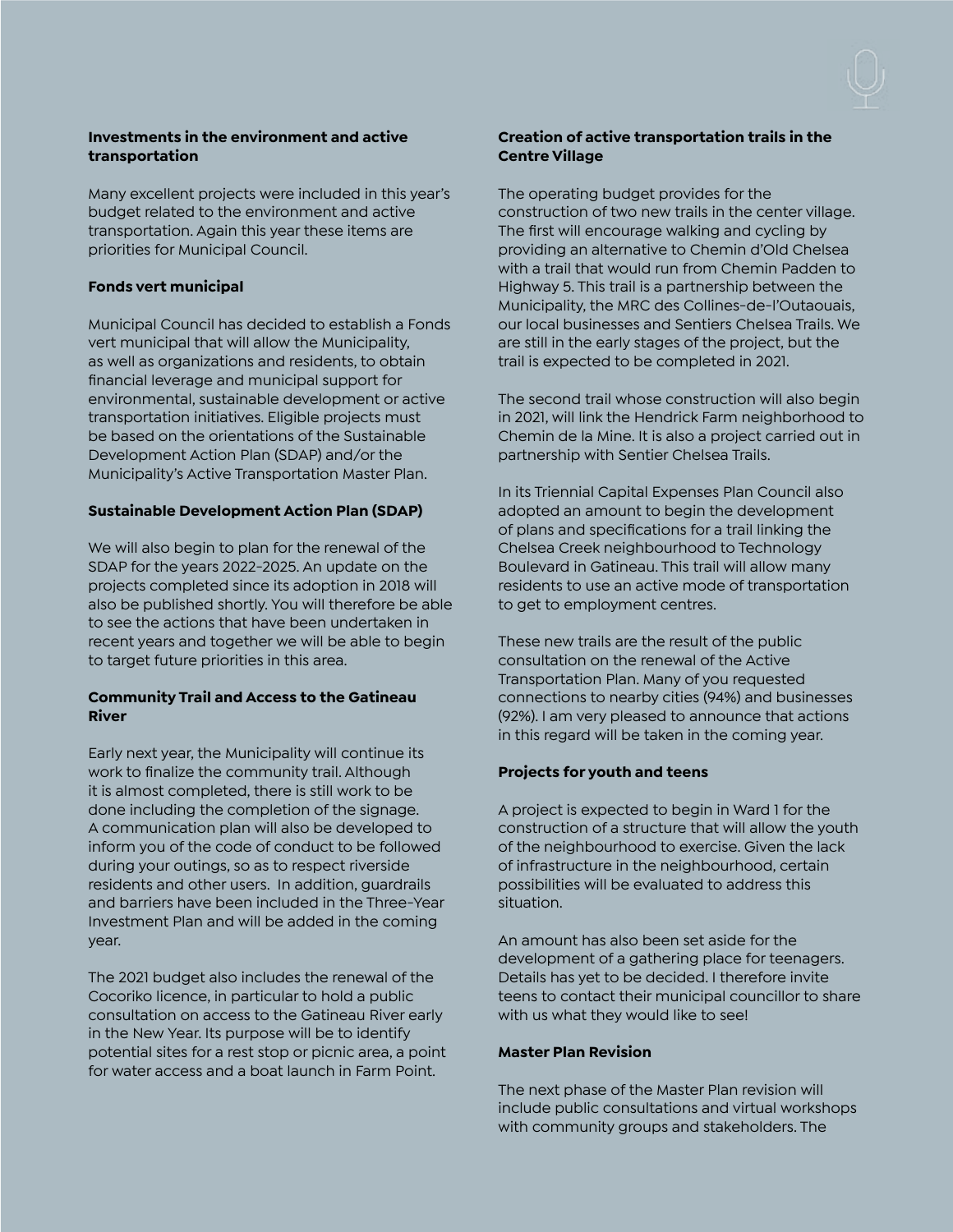purpose of these consultations will be to establish the main directions and objectives that will guide land use planning in Chelsea for the coming years. We plan to hold these consultations in early 2021.

The next step that will follow in the spring will be the revision of the planning by-laws. This will give you the opportunity to express yourself on even more specific points, such as the shape of buildings, measures to protect natural environments or the service offer in terms of businesses. Once again, your participation is essential since it will be the voice of future decisions in the coming years.

# **NCC Dispute**

Council continues to work hard to recover the \$1.4 million the National Capital Commission (NCC) owes us for payments in lieu of taxes for the 2018, 2019 and 2020 fiscal years. This amount is significant for our municipality as it alone represents \$166 on the tax bill of an average residence, without including legal fees.

The hearing before the Payments in Lieu of Taxes Dispute Advisory Panel took place in late November. We are now awaiting the panel's conclusion. However, it could still take a few months.

We are challenging the NCC's refusal to pay the amounts owed to us as a result of the assessed value of their properties in Gatineau Park for the past two years. To help us pay our legal costs, the Union des municipalités du Québec (UMQ) recently announced that it will provide us with financial support of up to \$10,000. It is excellent news to know that we have their support. We also hope that our case can serve as a precedent for other municipalities that are experiencing or could experience a similar dispute.

## **Adoption of policy for managers**

The municipal council and the Municipality's executives agreed this month on their working conditions until 2022. I would like to thank the Human Resources Committee for its work on this issue. We are very pleased since it is important for us to remain competitive in the market and thereby retain our executives. It is thanks to their work that we are able to carry out all our projects.

# **COVID-19**

To help citizens in this exceptional situation, Municipal Council has decided to waive interest and penalties for citizens and merchants on tax coupon payments from March to September. This decision had a slight impact on the year's results, but helped us pull together to help our citizens, merchants and organizations who have been through difficult times.

Financial assistance of \$615,847 was also granted to the Municipality by the Government of Quebec to mitigate the financial effects of the pandemic on municipal finances for 2020 and 2021. The money allowed us to cover the additional expenses and loss of revenue related to the pandemic, but above all, it allowed us to avoid municipal tax increases for citizens and businesses for 2021, in addition to ensuring the protection of the services offered to them. This amount will also be used to support the Meredith Centre Foundation by covering the cost of electricity.

# **Main projects of the TCEP 2021-2023**

The Triennial Capital Expenses Plan (TCEP), adopted last November, includes long-term capital expenditures as opposed to the operating budget, which instead targets expenditures for the current budget year. Once again this year, Council has decided to invest in the projects identified as priorities: development and signage on the Community Trail, rehabilitation and development work on Chemin du Lac-Meech, and rehabilitation work on Chemin De la Rivière. To read my full presentation of the TCEP and see the list of projects, click here.

# **Conclusion**

I would like to thank all the councillors for their dedication over the past three years. It is said that municipal politics is the level of government closest to residents and that is indeed the case. As a Municipal Council, we have given ourselves a mandate to listen to you and work with you on various projects. I would also like to thank all the volunteers who give their own time to work with us and the municipal administration on projects that they hold dear. Thank you also to all the members